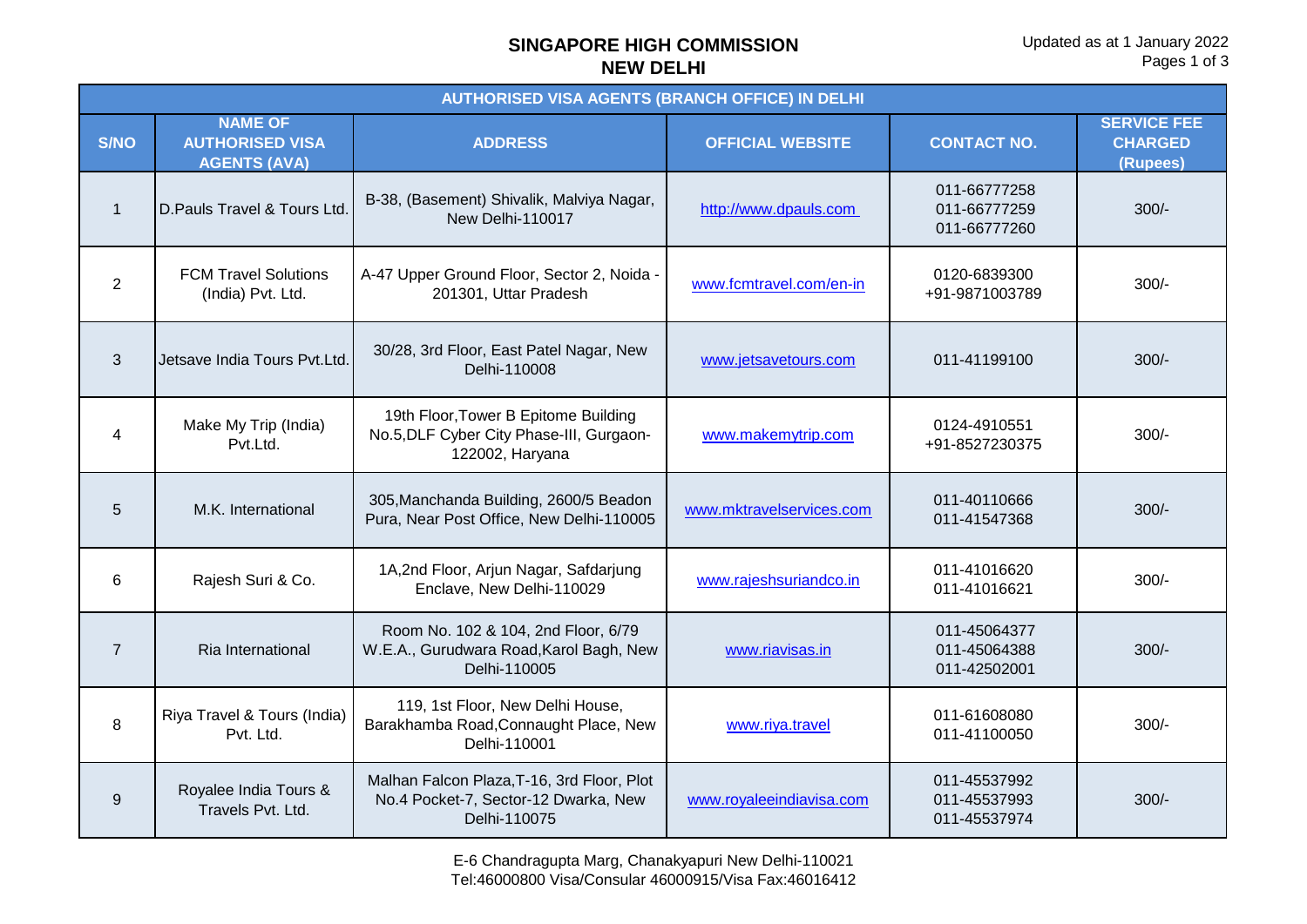## **SINGAPORE HIGH COMMISSION NEW DELHI**

| 10 | Saavi Travel Centre Pvt.<br>Ltd.              | 902, Arunachal Building-19, Barakhamba<br>Road, New Delhi-110001                                        | www.saavitravels.com | 011-23322354<br>011-23322356                                 | $300/-$ |
|----|-----------------------------------------------|---------------------------------------------------------------------------------------------------------|----------------------|--------------------------------------------------------------|---------|
| 11 | Sharp Travels (India) Ltd.                    | 111-113, Somdutt Chambers-II, 9 Bhikaji<br>Cama Place, New Delhi-110066                                 | www.sharpholidays.in | 011-46005555<br>011-40696914                                 | $300/-$ |
| 12 | Skyline India Travels Pvt.<br>Ltd.            | 14-C, 14th Floor, Atma Ram House, 1<br>Tolstoy Marg, Connaught Place,<br><b>New Delhi-110001</b>        | www.skylines.co.in   | 011-41563741<br>011-41563742<br>011-41563743                 | $300/-$ |
| 13 | Skyline Visa & Travel<br>Management Pvt. Ltd. | A-219, 2nd Floor Naurang House, 21<br>Kasturba Gandhi Marg, Connaught Place,<br><b>New Delhi-110001</b> | www.skylinetravel.in | 011-43001635<br>011-43001636<br>011-43302247<br>011-43302248 | $300/-$ |
| 14 | Thomas Cook India Ltd.                        | Plot No. 520, 1st Floor, Udhyog Vihar Phase<br>3, Gurgaon-122016, Haryana                               | www.thomascook.in    | 0124-4457164<br>0124-4457170                                 | $300/-$ |

| AUTHORISED VISA AGENTS (BRANCH OFFICE) IN KOLKATA, WEST BENGAL |                                                                 |                                                                                                                                      |                         |                              |                                                  |  |
|----------------------------------------------------------------|-----------------------------------------------------------------|--------------------------------------------------------------------------------------------------------------------------------------|-------------------------|------------------------------|--------------------------------------------------|--|
| <b>S/NO</b>                                                    | <b>NAME OF</b><br><b>AUTHORISED VISA</b><br><b>AGENTS (AVA)</b> | <b>ADDRESS</b>                                                                                                                       | <b>OFFICIAL WEBSITE</b> | <b>CONTACT NO.</b>           | <b>SERVICE FEE</b><br><b>CHARGED</b><br>(Rupees) |  |
|                                                                | Jetsave India Tours Pvt.Ltd.                                    | Suit No. 310, 3rd Floor, Krishna Building<br>224, AJC Bose Road (Near Begbagan Petrol<br>Pump), Kolkata-700017,<br>West Bengal       | www.jetsavetours.com    | 033-40036434                 | $300/-$                                          |  |
| 2                                                              | Make My Trip (India)<br>Pvt.Ltd.                                | City Centre 2 Mall, 2nd Floor, Shop No.<br>A209, Biswa Bangla Sarani, Action Area IID,<br>New Town,<br>Kolkata - 700157, West Bengal | www.makemytrip.com      | 033-40058747<br>033-40058687 | $300/-$                                          |  |